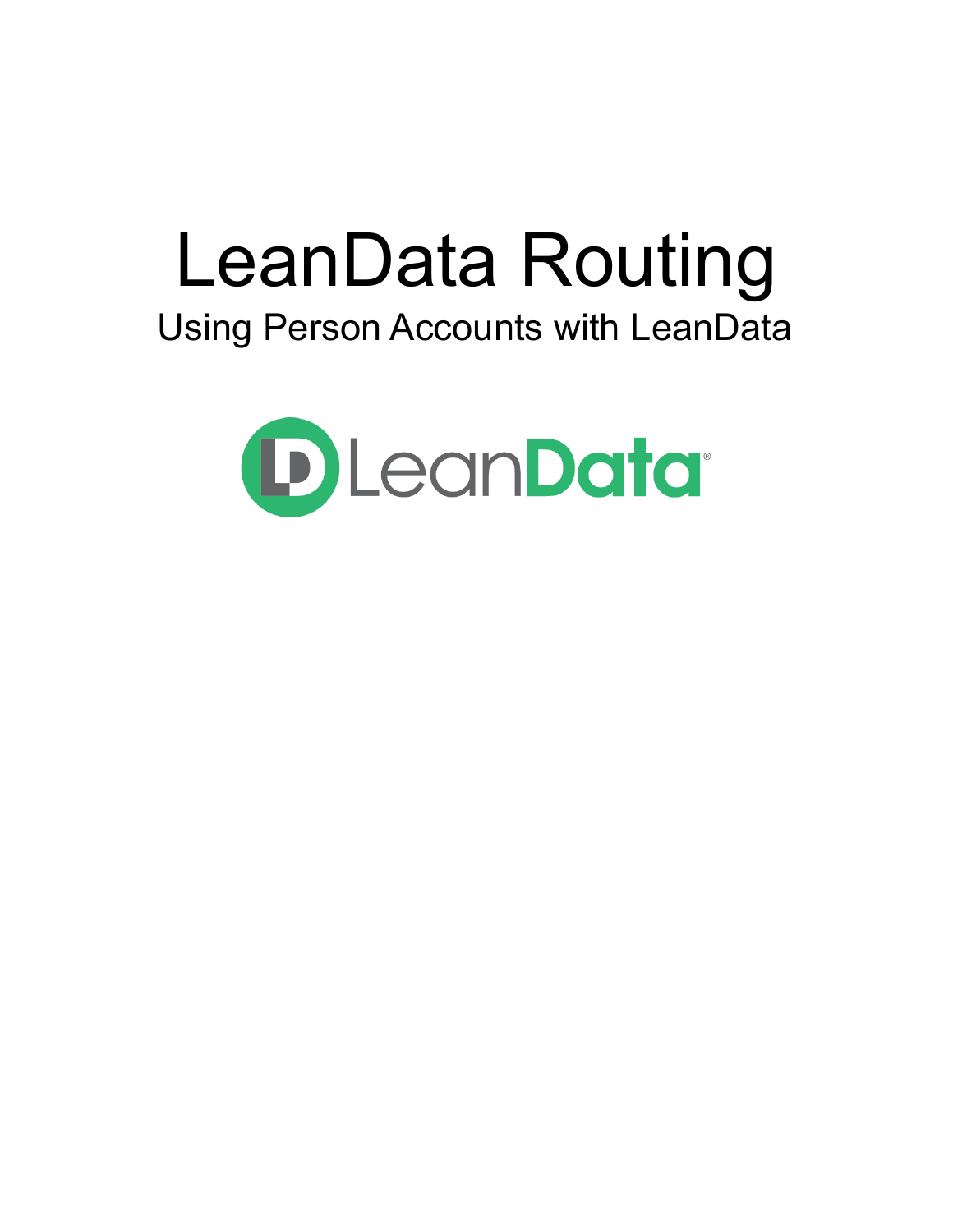

| <b>Overview</b>                       | $\mathbf{3}$   |
|---------------------------------------|----------------|
| <b>Enabling Person Accounts</b>       | 3              |
| <b>Supported Features in LeanData</b> | 4              |
| <b>Matching and Lead Router</b>       | $\overline{4}$ |
| <b>Tiebreaker Rules</b>               | $\overline{4}$ |
| <b>Account Router</b>                 | 5              |
| <b>Tagging</b>                        | 5              |
| <b>Summary</b>                        | 5              |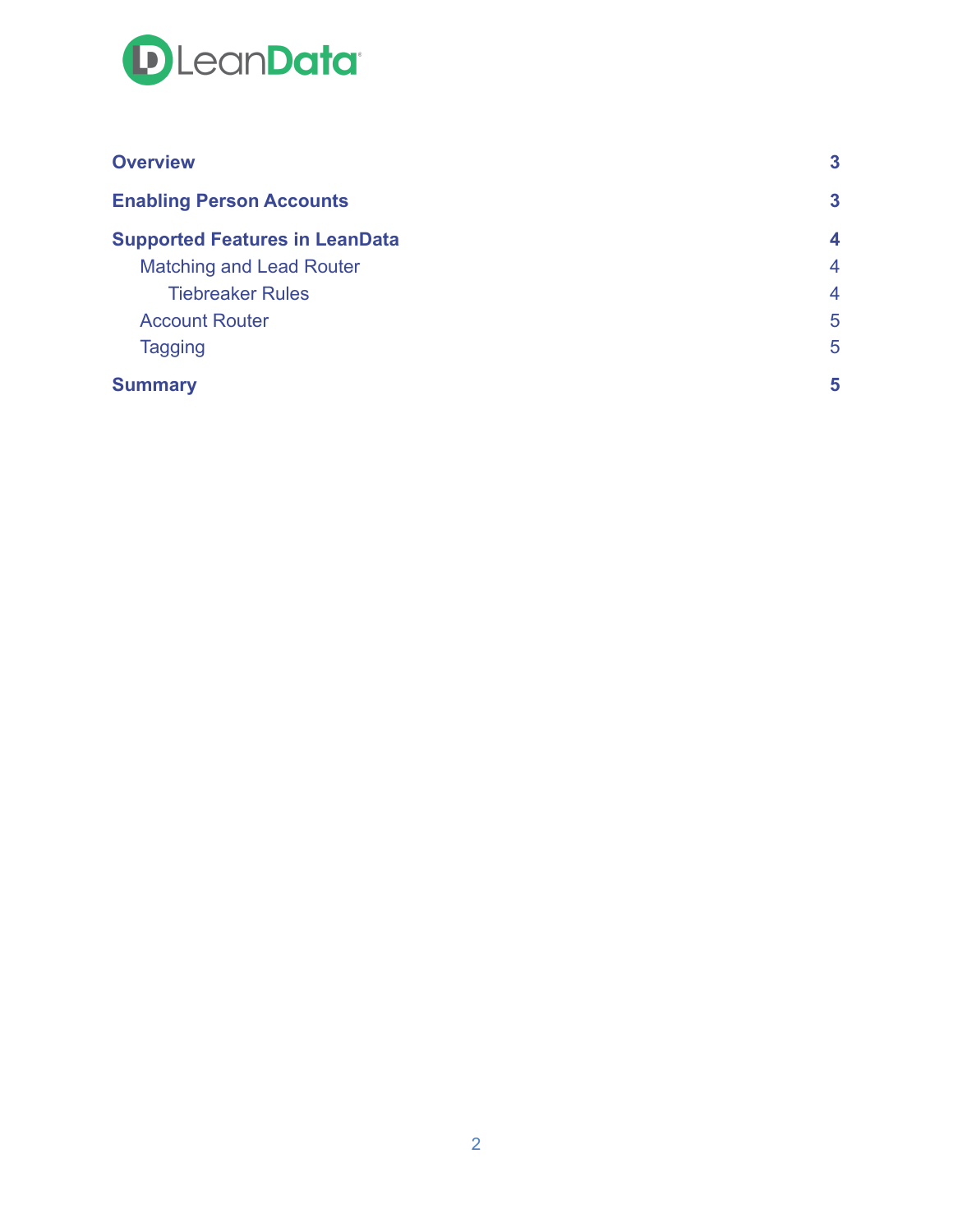

## <span id="page-2-0"></span>**Overview**

LeanData has support for Person Accounts if you are selling B2C instead of or in addition to Business Accounts. A Person Account stores information about an individual. Person Accounts are used when selling to individuals rather than companies. Business Accounts are used when selling to businesses or Organizations.

A Person Account is a combination of specific Account and Contact fields into 1 record. Person Accounts are recognized as Account objects in Salesforce. These Accounts need to be enabled in your Salesforce Organization and they cannot disabled once they have been enabled. The process to enable Person Accounts requires multiple steps.

## <span id="page-2-1"></span>Enabling Person Accounts

Once you enable Person Accounts, they cannot be disabled. Per Salesforce, these conditions must be met to enable Person Accounts.

| <b>Person Accounts</b>                                                                                                                                                                                                                                                                                                                                                                                                                                                                                                                                                   |
|--------------------------------------------------------------------------------------------------------------------------------------------------------------------------------------------------------------------------------------------------------------------------------------------------------------------------------------------------------------------------------------------------------------------------------------------------------------------------------------------------------------------------------------------------------------------------|
| Allow Customer Support to enable Person Accounts                                                                                                                                                                                                                                                                                                                                                                                                                                                                                                                         |
| <b>Important:</b> To use Person Accounts, your org must meet the following requirements.<br>• There's at least one record type for accounts.<br>• Users that have read permission on accounts have read permission on contacts.<br>. Organization-wide default sharing is set so that Contact is "Controlled by Parent" or Account and Contact is "Private".<br>- If profile filtering is enabled, the View All Profiles permission is required.<br>After you've met these requirements, we'll provide information on how to finish enabling Person Accounts. Learn More |
| Edit                                                                                                                                                                                                                                                                                                                                                                                                                                                                                                                                                                     |

#### **Record Type Requirement:**

- 1. Setup > Accounts > Record Types > New.
- 2. Create a new record type for your business. This can be anything (e.g. Person\_Account)

#### **User Permissions Requirement:**

- 1. Setup  $\rightarrow$  Manager Users  $\rightarrow$  Profiles.
- 2. Users that have read permissions on accounts have read permissions on Contacts.

For most cases, this should already be done by default.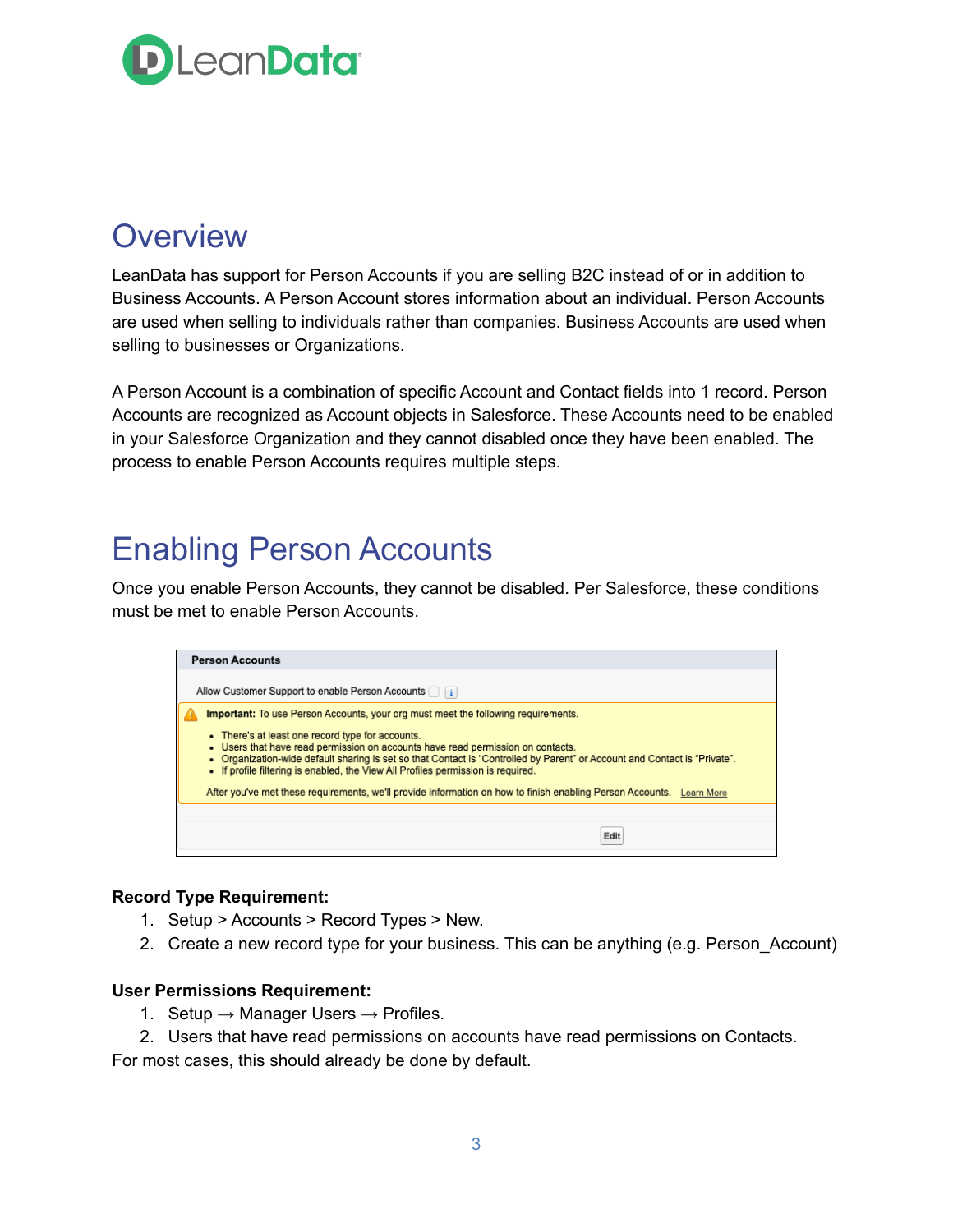

#### **Org-wide Default Sharing Requirement:**

- 1. Setup > Security Controls > Sharing Settings.
- 2. Ensure that Contact is under 'Controlled Parent' or Account and Contact is 'Parent' for the 'Default External Access' column.

#### **Next Steps**

Once all of the above has been met, contact Salesforce Support and submit a ticket to have Person Accounts enabled.Grant login-access to Salesforce Support in your org. Verify the Person Account Record Type has been created.

# <span id="page-3-0"></span>Supported Features in LeanData

<span id="page-3-1"></span>This section details the LeanData features that support Person Accounts.

### Matching and Lead Router

Use the Lead to Account (L2A) Node to match a lead to a Person Account. The Lead to Account matching criteria can be applied to Person Accounts:

- Exact Company Name Account Name = Match
- Close Company Name Account Name + one other criteria = Match

#### <span id="page-3-2"></span>Tiebreaker Rules

Tiebreakers are used when more than one account is being considered as a match for the Lead.

When comparing two Person Accounts, the tiebreakers work just like they do when comparing two Business Accounts. The default, out of the box tiebreakers will choose the account with the minimum Created Date.

When comparing a Person Account to a Business Account, the tiebreaker rule, Maximum Number of Contacts will favor Person Accounts. In Salesforce, Person Accounts have a number of Contacts equal to 1 by default. Business Accounts have a number of Contacts set to 0. This only occurs when the tiebreakers compare a Person Account to a Business Account. When comparing 2 Business Accounts, Maximum Number of Contacts, will look at the number of Contacts related to the Business Account.